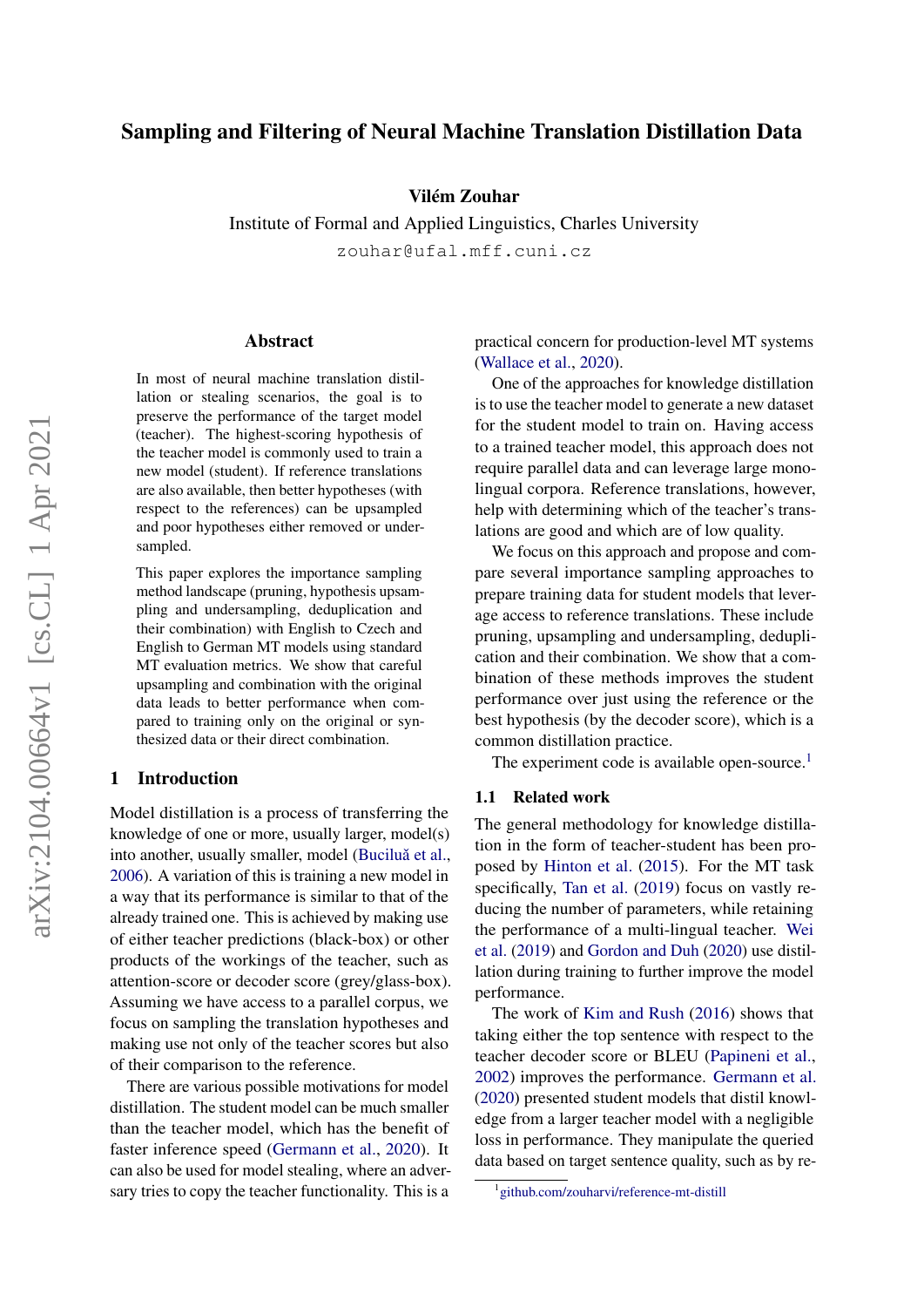moving sentences that are not correctly recognized by a language identifier. For the parallel part of the data, they extract the best BLEU scoring sentence out of 8 hypotheses. [Freitag et al.](#page-6-7) [\(2017\)](#page-6-7) experiment with pruning sentences that are below some TER [\(Snover et al.,](#page-6-8) [2006\)](#page-6-8) threshold (lower is better). They further document the effect of using an ensemble of teachers and also reducing the student model size.

# 2 Methods

The evaluation of every sampling method follows the following three-step process. First, the specific parallel corpus (Section [2.1\)](#page-1-0) is translated by the teacher model (Section [2.2\)](#page-1-1) for the considered translation direction. New datasets based on metrics are then created. The reference is taken into consideration during the hypothesis selection. We train new models (students) on these datasets and measure their performance. There are 12 hypotheses (default in Marian NMT) provided by the teacher using beam search for every source sentence which we consider when composing a new dataset.

<span id="page-1-2"></span>

Figure 1: Scheme of an example of hypothesis sampling with BLEU metric.

Figure [1](#page-1-2) shows an example of the sampling process with BLEU. Twelve translations are made of *Source* and each receives a score against the provided reference. The new data contain *Translation 2* three times, because of its high score. *Translation 12* is omitted because of its low score. This upsampling is explained in detail in Section [2.3.](#page-2-0)

#### <span id="page-1-0"></span>2.1 Data

We make use of the Europarl v10 parallel corpus [\(Koehn,](#page-6-9) [2005\)](#page-6-9) for English-Czech (0.6M sentences) and English-German (1.8M sentences). The sentences are longer (23 target words per sentence on average) than in the WMT News Task domain [\(Bar](#page-6-10)[rault et al.,](#page-6-10) [2020\)](#page-6-10). To modern standards, this dataset is relatively small and very domain restricted. This was chosen deliberately because of computational limitations. $\frac{2}{3}$  $\frac{2}{3}$  $\frac{2}{3}$  Despite that it demonstrates the results of the different sampling methods with respect to each other. These results may not be transferable to large parallel corpora in which training data is abundant.

For every language pair, we randomly sample 15k sentences as development dataset (used only for determining the best epoch and early stopping) and 15k sentences for final test evaluation which is reported. The WMT News test dataset is not used for student evaluation, because the students are trained on a limited amount of data and on a different domain. Out of the WMT20 News tokens, 0.18% are not present in the Europarl training set. This would introduce a higher variance into the WMT News test evaluation, which would be largely dependent on the diversity of the teacher vocabulary.

#### <span id="page-1-1"></span>2.2 Models

The teachers<sup>[3](#page-1-4)</sup> in this experiment are transformerbased [\(Vaswani et al.,](#page-7-2) [2017\)](#page-7-2), speed optimized and were themselves created by knowledge distillation from state-of-the-art models [\(Popel et al.,](#page-6-11) [2020;](#page-6-11) [Junczys-Dowmunt,](#page-6-12) [2019\)](#page-6-12), as proposed by [Germann et al.](#page-6-1) [\(2020\)](#page-6-1). The Czech $\leftrightarrow$ English model is described by [Germann et al.](#page-6-1) [\(2020\)](#page-6-1) and the English→German model by [Bogoychev et al.](#page-6-13) [\(2020\)](#page-6-13). Our student models follow the teacher's architecture with half the size of the embedding vector (256 instead of 512) and half of the attention heads (4 instead of 8). Student models were trained with an early stopping of 20 evaluations on validation data with evaluation performed every 10k sentences. Vocabularies were not shared from the teacher because they did not affect the results, and not using them makes fewer assumptions regarding the level of access to the teacher model. Marian NMT [\(Junczys-Dowmunt et al.,](#page-6-14) [2018\)](#page-6-14) is used for teacher decoding and student training.

<span id="page-1-3"></span><sup>2</sup>∼4500 GPU hours in total for the whole experiment

<span id="page-1-4"></span><sup>3</sup>Version *student.base* at [github.com/browsermt/students](https://github.com/browsermt/students)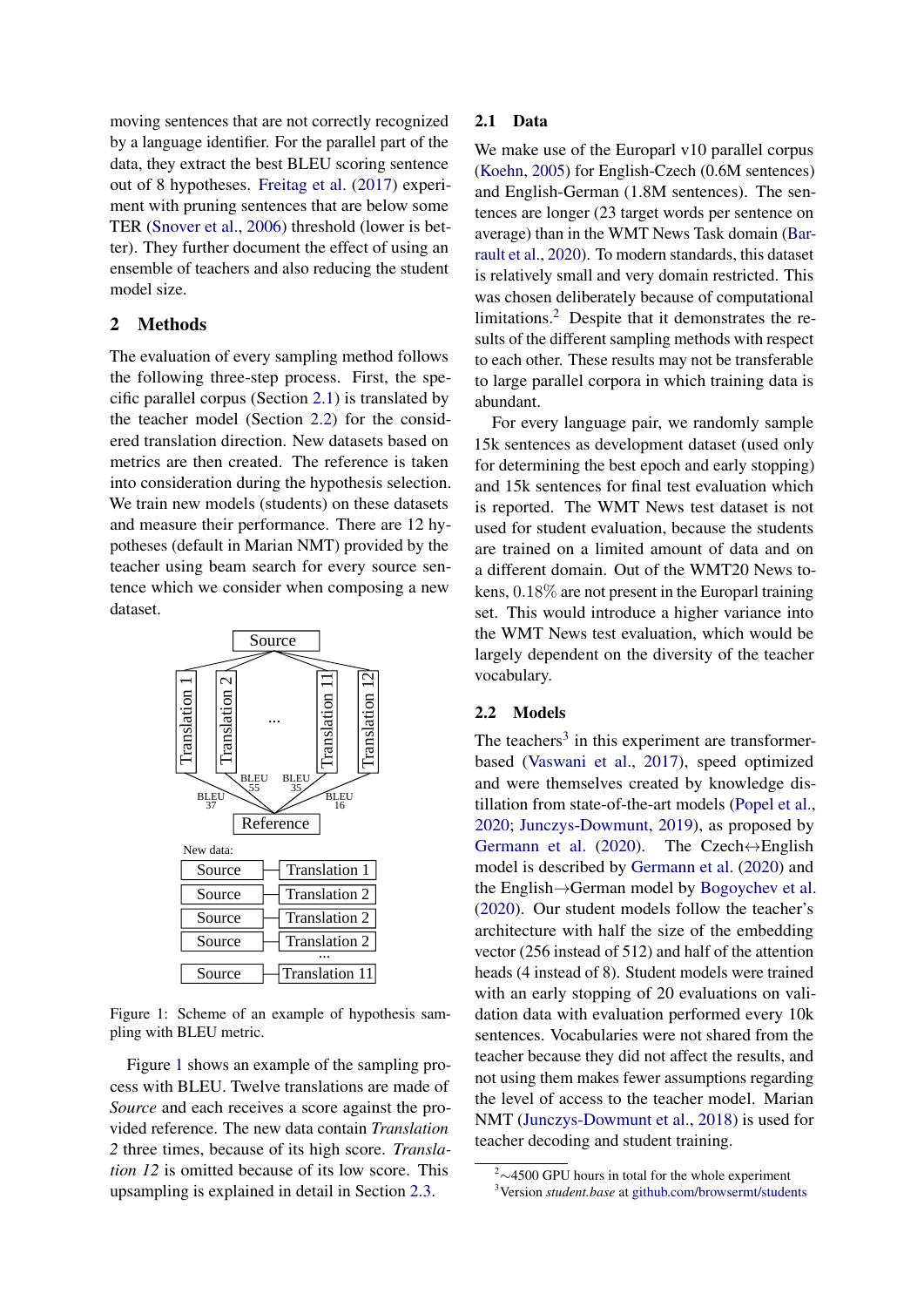Table [1](#page-2-1) shows the teacher performance measured on WMT20 News and the test subset of Europarl. Czech models performed better on the Europarl than on the News task, while for the German model the trend was the opposite. This may be caused by the fact that the models were distilled from a system that had Europarl as part of the training data, CzEng 2.0 [\(Kocmi et al.,](#page-6-15) [2020\)](#page-6-15).

<span id="page-2-1"></span>

| Dataset:          | $CS\rightarrow EN$ | $EN \rightarrow CS$ | $EN\rightarrow DE$ |
|-------------------|--------------------|---------------------|--------------------|
| BLEU:             |                    |                     |                    |
| WMT20 News $28.2$ |                    | 35.8                | 42.7               |
| Europarl          | 46.1               | 38.2                | 32.1               |
| ChrF:             |                    |                     |                    |
| WMT20 News $0.57$ |                    | 0.55                | 0.66               |
| Europarl          | 0.69               | 0.64                | 0.61               |
| TER:              |                    |                     |                    |
| WMT20 News 0.57   |                    | 0.71                | 0.51               |
| Europarl          | 0.41               | 0.50                | 0.61               |

Table 1: Teacher models BLEU, ChrF and TER scores on WMT20 News Task dataset and Europarl domain.

# <span id="page-2-0"></span>2.3 Sampling

Concerning the sampling metrics (always between the considered hypothesis and the reference), we make use of BLEU, ChrF (Popović, [2015\)](#page-6-16), TER (negative), the difference (negative of absolute value) in subword unit counts by SentencePiece [\(Kudo and Richardson,](#page-6-17) [2018\)](#page-6-17) (SP) and decoder probability divided by the number of output tokens (score). TER and SP are negative in Section [3](#page-2-2) so that higher is always better. The motivation for SP is to capture the difference in length of the hypotheses with respect to the reference. This is a very naive metric, but we can use it to see the performance and the behaviour of all the other metrics. Although BLEU is a document-level metric, it can also be used to determine sentence similarity. Stan-dard machine translation metrics<sup>[4](#page-2-3)</sup> are computed using Sacrebleu [\(Post,](#page-6-18) [2018\)](#page-6-18). Different sampling methods are used even though the goal is to maximize the BLEU scores of the student models. There is no reason to assume that sampling only based on BLEU will lead to the best results.

The number of training sentences differs for every method. We define the following notation.

- $T$  top;  $T^n_{\text{metric}}$  takes  $n$  top translation hypotheses according to *metric*; equal to  $S_{\text{metric}}^{1,1,\dots,1(n)}$ . The student model may benefit from seeing e.g. the second best hypothesis, even though it's not the best available. This results in  $n$  times the number of original sentences which are all different.
- *S* skewed;  $S_{\text{metric}}^{k_1, k_2, \dots, k_n}$  takes  $k_1 \times$  the top translation hypotheses according to *metric*,  $k_2 \times$ the second top translation, etc. As opposed to  $T^n_{\text{metric}}$ , this method tries to preserve the information of the ordering by setting  $k_1 \geq k_2 \geq$ ...  $k_n$ . This results in  $(\sum k_i)$  times the number of original sentences but only  $n$  times of which are different sentences.
- $Dedup[X]$  deduplicates sentence pairs of X. It is used after joining the results of other methods. This method is useful for emulating the *or* operation:  $Dedup[A + B]$  then means "all sentences in either  $A$  or  $B$ ." The output size is strictly dependent on their overlap.
- $G$  greater than;  $G<sub>metric</sub><sup>m</sup>$  takes all sentence translations with *metric* at least m. This results in sentences that are close to the reference according to the metric. The number of output sentences highly dependent on the threshold and is discussed in the corresponding section.

Sampling methods can be combined:  $T_{\text{bleu}}^2$  +  $G_{\text{score}}^{-10}$  joins the top 2 sentences measured by BLEU and adds them to the hypotheses with decoder score of at least −10. Duplicates are intentionally not removed; thus, hypotheses in both sampling methods are upsampled.

## <span id="page-2-2"></span>3 Results

**Baseline.** Table [2](#page-3-0) shows results for baseline sampling methods. *Original* corresponds to training only to the provided parallel corpus (references).  $T_{\text{score}}^1$  takes only the highest-scoring hypothesis from the decoder, which is related to the scenario where the reference is not available, and the decoder score is the best measure for hypothesis qual-ity.<sup>[5](#page-2-4)</sup> The sampling method  $T_{-}^{12}$  takes all available hypotheses (metric does not matter).

Training on the original data leads to better results than training on the best scoring hypotheses.

<span id="page-2-3"></span><sup>4</sup> Sacrebleu metrics version strings: BLEU+case.mixed+numrefs.1+smooth.exp+tok.13a+v1.4.14 ChrF2+numchars.6+space.false+v1.4.14

TER+tok.tercom-nonorm-punct-noasian-uncased+v1.4.14

<span id="page-2-4"></span> $5$ MT quality estimation tools could be used to approximate the sentence translation quality or language models to use sentence fluency in lieu of translation quality.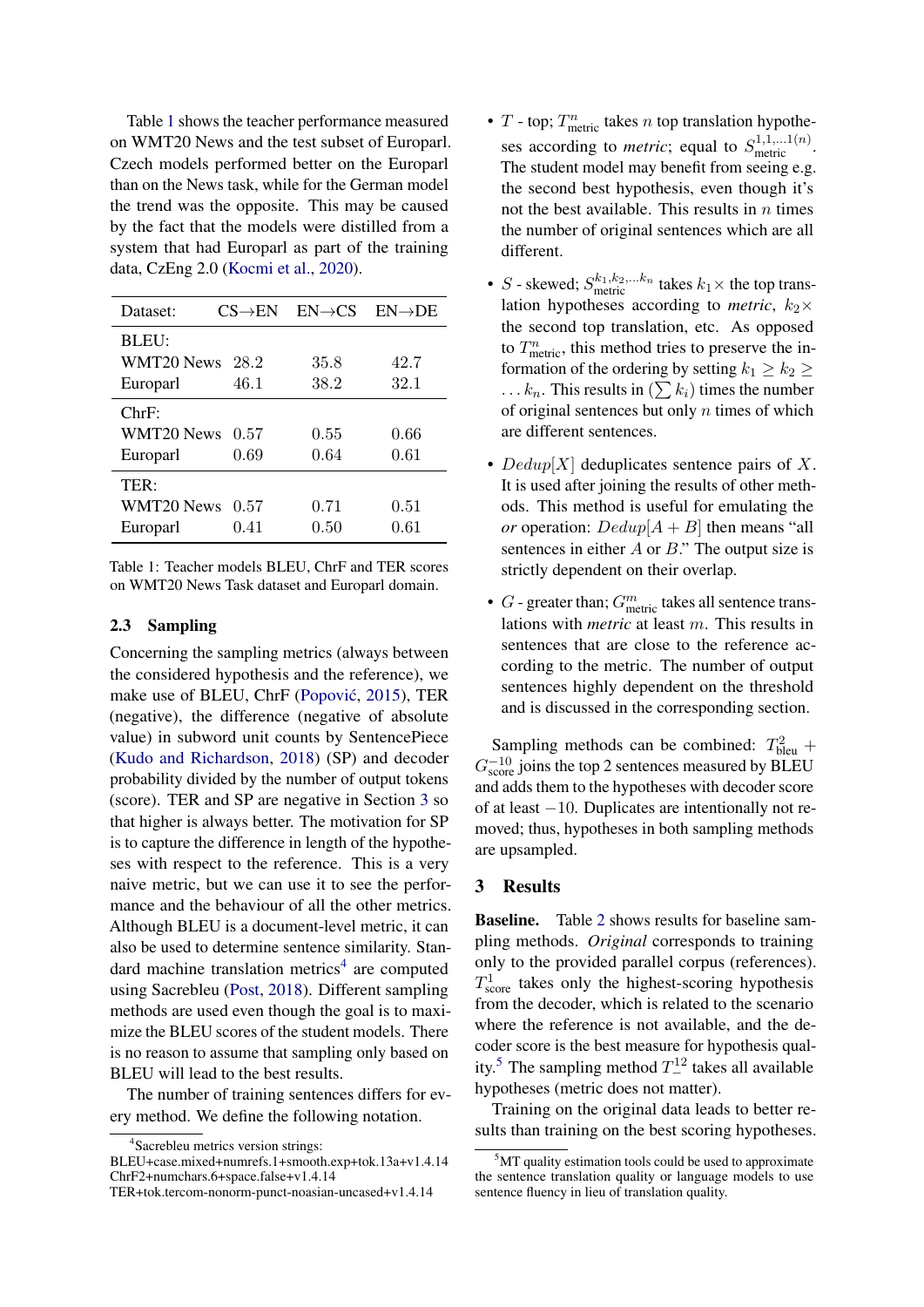<span id="page-3-0"></span>

| Dataset           | $CS\rightarrow EN$ | $EN \rightarrow CS$ | $EN\rightarrow DE$ |
|-------------------|--------------------|---------------------|--------------------|
| Original          | 41.6               | 31.8                | 25.1               |
| $T_{\rm score}^1$ | 40.0               | 31.2                | 28.5               |
| $T^{12}$          | 41 1               | 31.6                | 28.4               |

Table 2: BLEU scores for students trained on baseline datasets

Training on all hypotheses results in slightly lower BLEU performance. This may be caused by the small amount of training data available in which case taking all hypotheses just improves the vocabulary and language modelling capacity.

Best hypotheses. The results of datasets created by taking either the best one or the four best hypotheses for every source sentence is shown in Table [3.](#page-3-1) In the case of multiple hypotheses having the same score, the one with the highest decoder score is chosen. The top one and top four hypotheses were chosen to show that the optimum is neither the top one nor the top twelve (all) hypotheses.

On average, the hypothesis overlap<sup>[6](#page-3-2)</sup> in sampling between metrics is 29% for  $T^1$  and 51% for  $T^4$ . This is expected and shows that when more top hypotheses are taken into the new dataset, the individual metrics tend to matter less.

<span id="page-3-1"></span>

| Dataset               | $CS\rightarrow EN$ | $EN \rightarrow CS$ | $EN\rightarrow DE$ |
|-----------------------|--------------------|---------------------|--------------------|
| $T_{\mathsf{BLEU}}^1$ | 42.6               | 34.4                | 29.5               |
| $T_{\rm ChrF}^1$      | 43.8               | 33.9                | 30.5               |
| $T_{\rm TER}^1$       | 43.0               | 36.1                | 28.5               |
| $T^1_{\rm SP}$        | 39.9               | 29.5                | 28.2               |
| $T_{\rm{BLEU}}^4$     | 44.0               | 33.3                | 29.3               |
| $T_{\rm ChrF}^4$      | 44.3               | 34.9                | 29.6               |
| $T_{\rm TER}^4$       | 44.2               | 32.0                | 28.8               |
| $T_{\rm SP}^4$        | 41.8               | 32.3                | 27.9               |
| $T_{\rm score}^4$     | 44.2               | 32.0                | 28.8               |

Table 3: BLEU scores for students trained on best-one and best-four hypotheses datasets

Taking only the top-scoring hypothesis of reference-based metrics,  $T^1$  showed better results than the baseline (training on the original data, taking the highest decoder scoring hypothesis or taking all hypotheses). In all cases the  $T<sup>4</sup>$  outperformed  $T^1$ . The main gains were on CS $\rightarrow$ EN and EN→CS. Although the results on EN→DE are only slightly better than the baseline, they are systematic across all metrics except for SP. The effect of choosing the metric for the top four hypotheses seems marginal, even compared to sampling based on the decoder score. The only exception is the SP difference, which leads to lower results.

Thresholding. Determining a single threshold for all datasets leads to a vastly different number of hypotheses being selected (the use of  $G_{\text{BLEU}}^{65}$  results in  $1.3\times$  the original dataset for CS $\rightarrow$ EN, but 0.6 for  $EN\rightarrow$ DE). Therefore, we establish different metric thresholds for every dataset so that the new datasets are  $1 \times$  to  $1.5 \times$  the original size for consistent results across language pairs.

Some of the source sentences were easier to translate, and more of their hypotheses were put into the new dataset. Others had no hypothesis above a given threshold and were not included in the new data at all. On average only 25% of original sentences were preserved for BLEU, ChrF, TER and SP. For the decoder score metric, it is 46%. The high loss of source sentences is expected since most of the hypotheses share large portions of the target sentence and only differ in a few words. All of them will then behave similarly with respect to the metric.

| Dataset            | $CS \rightarrow EN$ | $EN \rightarrow CS$ | $EN\rightarrow DE$ |
|--------------------|---------------------|---------------------|--------------------|
| $G_{\rm BLEU}$     | $39.0_{65}$         | $30.2_{60}$         | $27.2_{55}$        |
| $G_{\rm ChrF}$     | $37.4_{0.82}$       | $29.2_{ 0.81}$      | $26.5_{0.80}$      |
| $G_{\rm TER}$      | $37.8_{-0.2}$       | $30.2_{-0.25}$      | $25.2 - 0.24$      |
| $G_{SP}$           | $32.5_{-1}$         | $19.6_{-2}$         | $23.0_{-1}$        |
| $G_{\text{score}}$ | $39.0_{-0.08}$      | $32.0_{-0.09}$      | $27.6_{-0.11}$     |

Table 4: BLEU scores for students trained on datasets made of hypotheses above threshold of different metrics. Metrics thresholds are in subscript.

The highest performance is achieved using  $G_{\text{score}}$  which can be explained by how much of the original sentences were preserved.  $G_{\text{score}}$  shows that it is possible to achieve a performance comparable to  $T_{\text{score}}^1$  with less than half of the source sentences by only taking all hypotheses with a decoder score above a threshold. GBLEU gets worse

<span id="page-3-2"></span> $^6$ Overlap computed as average $_{m1\neq m2}|T^1_{m1} \cap T^1_{m2}|/n$  and average $_{m1\neq m2}|T_{m1}^4 \cap T_{m2}^4|/(4n)$ . Original data size is n.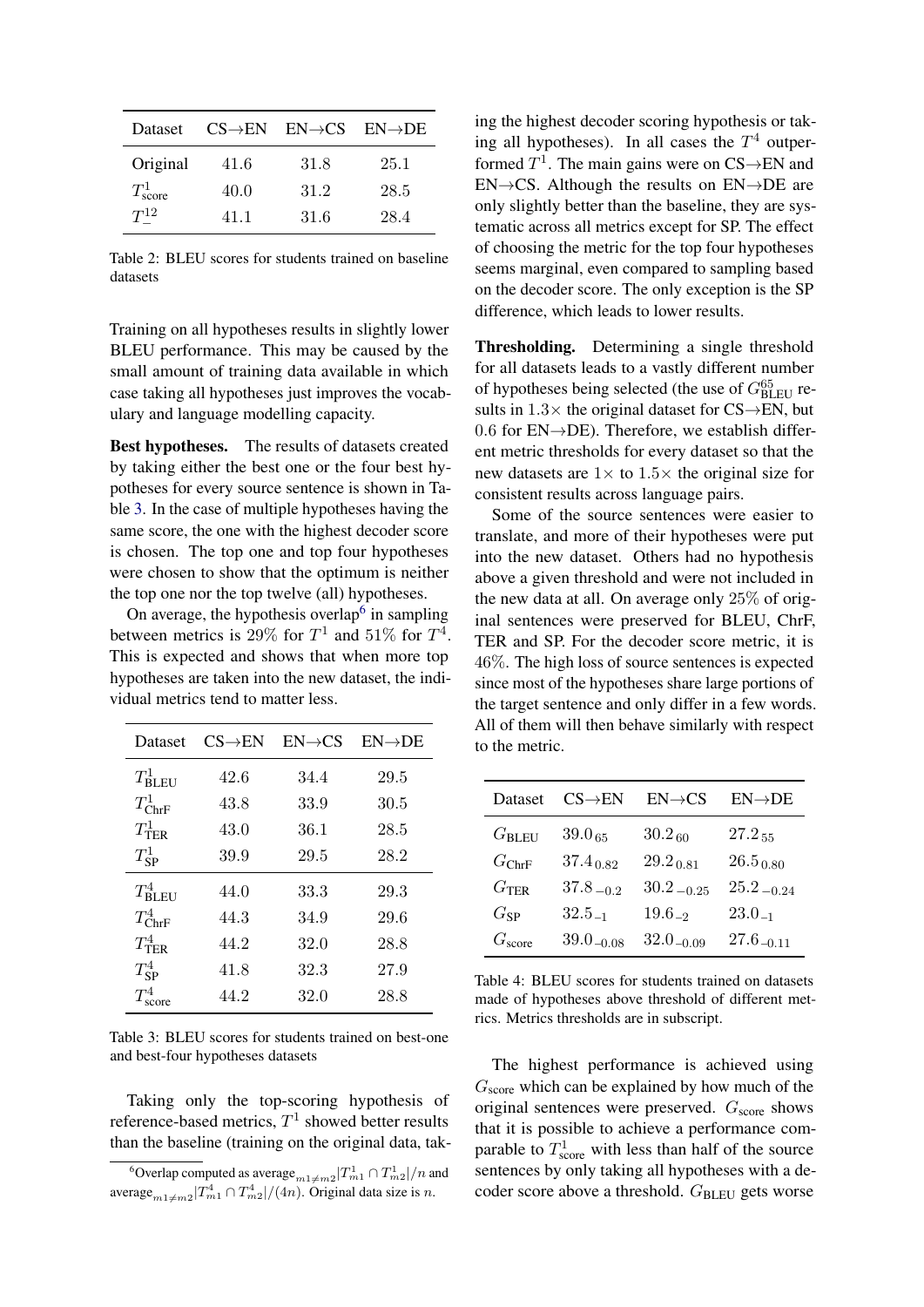results (on average  $-1.1$  BLEU), but with only 27% source sentences preserved.

Better performance could be achieved by lowering the threshold to allow more source sentences and by intersecting the result with some of the other sampling methods, thus eliminating only the very low-quality sentence pairs. This is the approach (done with 5 hypotheses) done by [Freitag et al.](#page-6-7)  $(2017)$ :  $T_{score}^1 \cap G_{TER}^{-0.8}$ .

Upsampling. In the first upsampling case,  $S^{4,3,2,1}$ , the best hypothesis is present four times, the second-best three times, the third-best two times and the fourth-best once. The reason for upsampling better hypotheses is that we want to force the optimizer to make bigger steps for sentence pairs that are of high quality, but at the same time, we want to present other hypotheses to enlarge the vocabulary and improve the student's language model. The most straightforward approach is to put multiple copies of the high-quality example into the dataset. We also experiment with  $S^{2,2,1,1}$ , because the upsampling intensity for every hypothesis rank is an independent variable as well. Both of these schemes are relatively conservative so that they can be compared to each other and to  $T^4$ . Results for upsampling within a single metric are shown in Table [5.](#page-4-0)

<span id="page-4-0"></span>

| Dataset                                       | $CS\rightarrow EN$ | $EN \rightarrow CS$ | $EN\rightarrow DE$ |
|-----------------------------------------------|--------------------|---------------------|--------------------|
| $S^{4,3,2,1}_{\rm pr}$<br>'BLEU               | 45.2               | 37.1                | 29.7               |
| $S_{\rm ChrF}^{4,3,2,1}$                      | 42.9               | 36.6                | $30.1\,$           |
| $S_{\rm TER}^{4,3,2,1}$                       | 44.4               | 36.9                | 29.8               |
| $S_{\rm SP}^{4,3,2,1}$                        | 41.8               | 30.7                | 28.5               |
| $S^{4,3,2,1}_{\text{score}}$                  | 41.4               | 33.7                | 27.9               |
| $S_{\mathsf{BLEU}}^{2,2,1,1}$                 | 44.3               | 36.5                | 29.6               |
| $S_{\rm ChrF}^{2,2,1,1}$                      | 45.2               | 36.1                | 29.8               |
| $S_{\rm TER}^{2,2,1,1}$                       | 43.5               | 33.4                | 29.6               |
| $S_{\rm SP}^{2,2,1,1}$                        | 41.8               | 33.3                | 28.9               |
| $C^{2,2,1,1}$<br>$\mathcal{D}_{\text{score}}$ | 43.5               | 33.4                | 29.6               |

Table 5: BLEU scores for students trained on datasets made by upsampling top hypotheses within a single metric using  $S^{4,3,2,1}$  and  $S^{2,2,1,1}$ 

Both versions of upsampling  $(S^{4,3,2,1})$  and  $S^{2,2,1,1}$ ) outperformed all of the previous results. There seems to be no systematic difference between  $S^{4,3,2,1}$  and  $S^{2,2,1,1}$ . With the exception of SP and

decoder score, the metrics are comparable. A direct comparison can be made to  $T^4 = S^{1,1,1,1}$  because both  $T<sup>4</sup>$  and the upsampling methods contain all source sentences and even the same hypotheses. The only difference is that in the upsampling case, the better hypothesis is upsampled. In this case  $S^{2,2,1,1}$  had higher results over  $T^4$  with  $p < 0.005$ by Student's t-test.[7](#page-4-1)

Combination. For the combination scenarios, the newly sampled datasets are joined together. This is shown in Table [6.](#page-5-0) In the first four cases, the sampling methods were joined with the original data. A baseline to this is  $T_{\text{score}}^1$  + Original, which is commonly used for distillation.

Deduplicating the top four hypotheses according to BLEU or decoder score and adding them to the original data did not improve over the baseline. Combining the upsampling according to the decoder score with the original data also did not help. Replacing the decoder score with BLEU resulted in a significant improvement. The original data is upsampled so that the ratio of synthetic to original data is 4:1 in the first case and 2:1 in the second one.

For the rest of the cases, the methods are combined without the original data. Baselines are shown in Table [2.](#page-3-0) The combination of the top four hypotheses ( $T_{BLEU}^4$  or  $T_{score}^4$ ) with all of the hypotheses,  $T_{-}^{12}$ , improved over the baseline, including  $T_{-}^{12}$ , but performed poorly with respect to the other methods. Taking hypotheses that are in the top four according to either BLEU or decoder score leads to the best results in this section. The top one hypothesis, according to BLEU, is upsampled at least two and at most four times. This seems to work best for EN→DE where the training data were three times larger.

Bigger student model. To demonstrate the data sampling method behaviour on slightly larger models, the common distillation baseline ( $T_{\text{score}}^1$  + Original) and the best performing proposed sampling method  $(S_{BLEU}^{4,3,2,1} + 4 \times \text{Original})$  were used to train a student of the same size as the used teacher (embedding vector dimension 512 and 8 attention heads). The results are shown in Table [7.](#page-5-1) They are systematically higher than for the smaller models, and the difference between the baseline and the best sampling is preserved.

<span id="page-4-1"></span> $7$ Average was subtracted from the three directions so that  $T^4$  and  $S^{2,2,1,1}$  could be treated as only two distributions.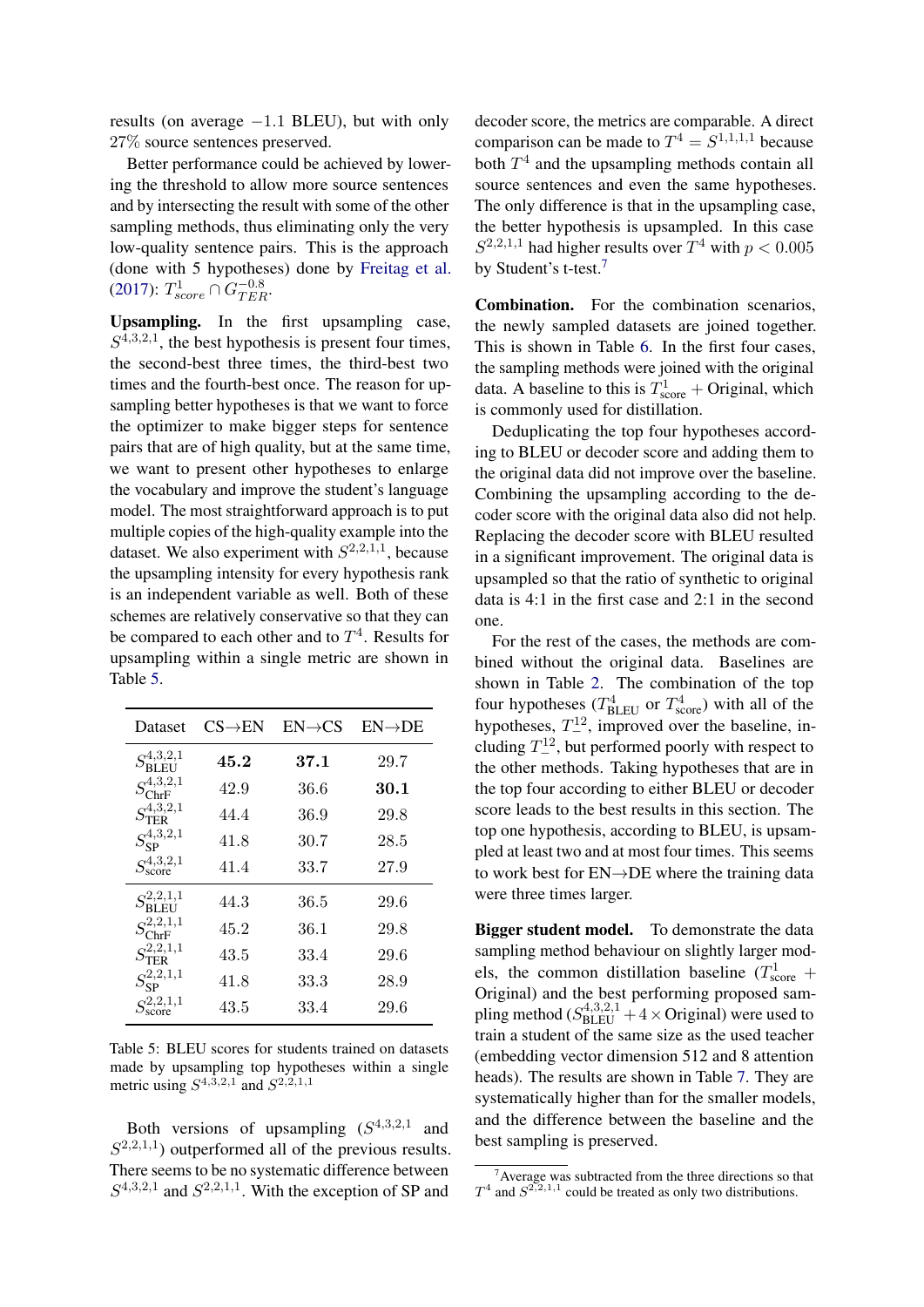<span id="page-5-0"></span>

| Dataset                                                                                                 | $CS\rightarrow EN$ | $EN \rightarrow CS$ | $EN\rightarrow DE$ |
|---------------------------------------------------------------------------------------------------------|--------------------|---------------------|--------------------|
| $T_{\rm score}^1$ + Original                                                                            | 44.4               | 36.4                | 28.3               |
| $Dedup[T_{\text{RI-EI}}^4 + T_{\text{score}}^4] + \text{Original}$                                      | 43.7               | 35.3                | 29.1               |
| $S_{\text{score}}^{4,3,2,1} + 2 \times \text{Original}$                                                 | 43.9               | 36.1                | 28.3               |
| $S_{\text{RI EII}}^{4,3,2,1} + 2 \times$ Original                                                       | 45.5               | 37.3                | 28.8               |
| $S_{\text{RI EI}}^{4,3,2,1} + 4 \times$ Original                                                        | $45.5 \star$       | $37.4 \star$        | 28.9               |
| $T_{\rm score}^4 + T_{-}^{12}$                                                                          | 41.6               | 33.2                | 28.3               |
| $T_{\rm BL\,EII}^4 + T_{-}^{12}$                                                                        | 42.6               | 33.9                | 28.7               |
| $T_{\rm RI\; FII}^4 + T_{\rm score}^4$                                                                  | 43.3               | 33.2                | 28.9               |
| $Dedup[\sum T_{\text{metric}}^2]$                                                                       | 43.6               | 34.7                | 29.1               |
| $Dedup[\sum T_{\text{metrics}}^2]+T_{-}^{12}$                                                           | 40.8               | 32.0                | 27.2               |
| $Dedup[T_{\text{RI EII}}^4 + T_{\text{score}}^4] + T_{\text{RI EII}}^1 + T_{\text{score}}^1$            | 43.5               | 34.7                | 29.2               |
| $Dedup[T_{\text{BL} \to T}^4 + T_{\text{score}}^4] + Dedup[T_{\text{BL} \to T}^1 + T_{\text{score}}^1]$ | 42.6               | 34.9                | 29.6 $\star$       |
| $Dedup[T_{\text{BLEU}}^4 + T_{\text{score}}^4]$                                                         | 43.5               | 35.0                | 29.3               |

<span id="page-5-1"></span>Table 6: BLEU scores for students trained on datasets made of combination of sampling methods.  $\sum_{\text{metric}}$  sums over all used metrics (BLEU, ChrF, TER, SP, score).

| Dataset                                                               |              | $CS \rightarrow EN$ $EN \rightarrow CS$ $EN \rightarrow DE$ |      |
|-----------------------------------------------------------------------|--------------|-------------------------------------------------------------|------|
| $T_{\text{score}}^1$ + Original                                       | 44.7         | -36.2                                                       | 28.3 |
| $Dedup[T_{\text{BL} \to T}^4 + T_{\text{score}}^4] + \text{Original}$ | 44.3         | 36.2                                                        | 28.5 |
| $S_{\text{RI EH}}^{4,3,2,1} + 2 \times \text{Original}$               | 46.9         | 38.5                                                        | 28.8 |
| $S_{\text{RI EH}}^{4,3,2,1} + 4 \times \text{Original}$               | $47.4 \star$ | $38.9*$                                                     | 28.9 |

Table 7: BLEU scores for students trained on datasets made of combination of top hypothesis and original data. Trained with parameters equal to the teacher's: embedding vector dimension 512 and 8 attention heads.

# 4 Summary

Although widely used, taking only the highestscoring sentence (with respect to the decoder score or any reference-based metrics, such as BLEU) does not lead to the best results. In the context of the proposed experiments, these are achieved by a combination of top hypotheses and the original data, such as  $S_{BLEU}^{4,3,2,1}+4\times$  Original (upsampling according to BLEU and joining with the original data duplicated four times). Here, an improvement of an average  $+2$  BLEU points against  $T_{\text{score}}^1$  + Original was achieved.

The choice of the sampling metric does not significantly influence the results, especially in cases where more than the top one hypothesis is sampled. Because of this, in most scenarios the decoder score can be used instead, reducing the need for translation references.

Future work. We worked with only two upsampling schemes:  $S^{4,3,2,1}$  and  $S^{2,2,1,1}$ . However, the two vectors are arbitrary and more of the vast vector space should be explored, especially with more than the top four hypotheses considered or more skewed towards the best hypothesis. More sophisticated methods based on the value of the metric instead of just the ordering could also be tried out.

The effects of large models (both teacher and student) and data access should be explored to verify the transferability of the results of the current setup. Specifically, the teacher model should not be a distilled model itself. The robustness of the training should also be established.

Even though this paper focused solely on MT, the importance sampling methods could also be applied and verified on other NLP tasks, possibly even on more general machine learning problems.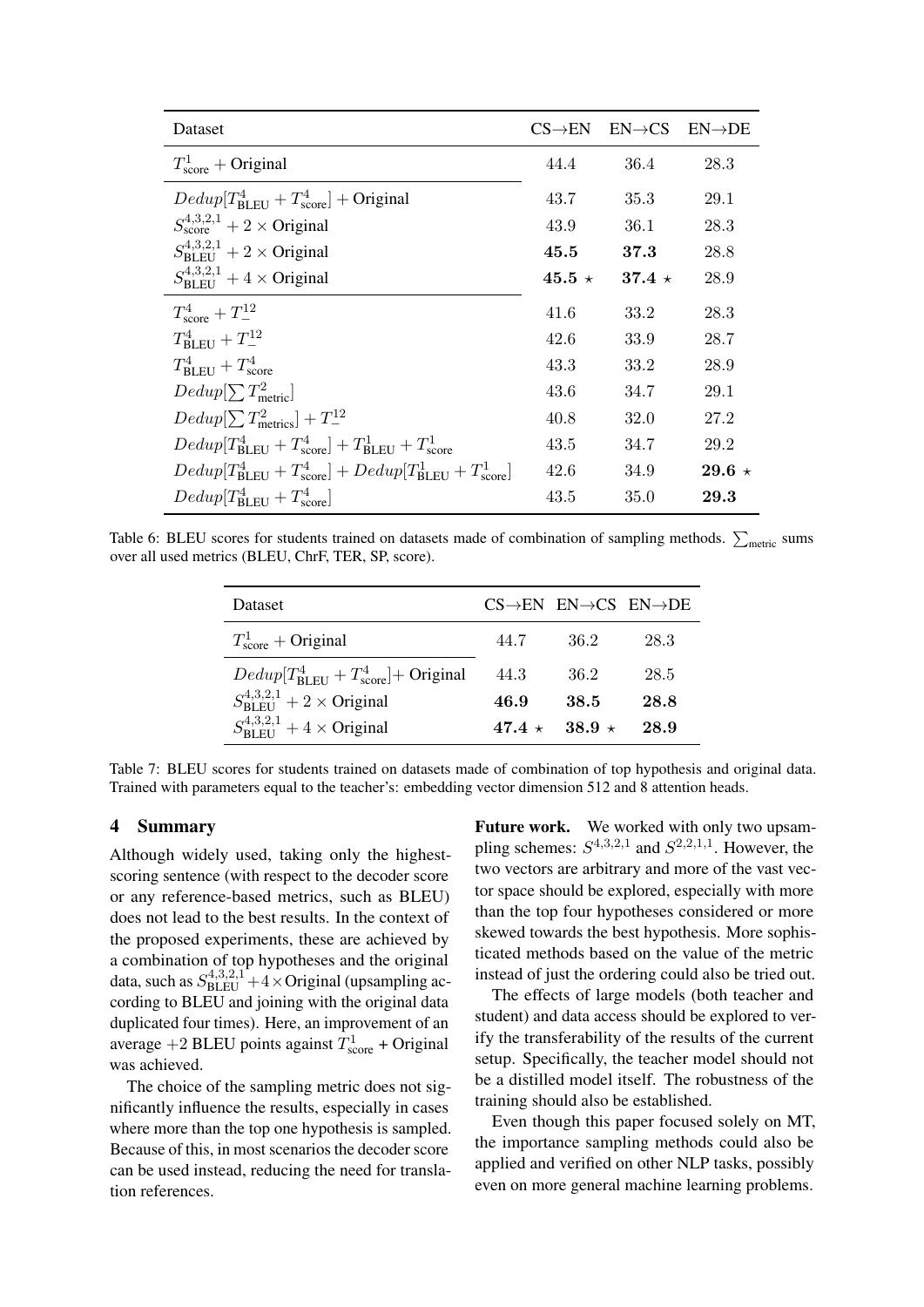# Acknowledgements

Sincere thanks to Philipp Zimmermann, Martin Popel and both PBML reviewers for their helpful suggestions and comments.

This study was supported by the Czech Science Foundation (grant n. 19-26934X, NEUREM3).

The work described also used services provided by the LINDAT/CLARIAH-CZ Research Infrastructure [\(lindat.cz\)](https://lindat.cz), supported by the Ministry of Education, Youth and Sports of the Czech Republic (Project No. LM2018101).

# References

- <span id="page-6-10"></span>Loïc Barrault, Magdalena Biesialska, Ondřej Bojar, Marta R Costa-jussà, Christian Federmann, Yvette Graham, Roman Grundkiewicz, Barry Haddow, Matthias Huck, Eric Joanis, et al. 2020. Findings of the 2020 conference on machine translation (wmt20). In *Proceedings of the Fifth Conference on Machine Translation*, pages 1–55.
- <span id="page-6-13"></span>Nikolay Bogoychev, Roman Grundkiewicz, Alham Fikri Aji, Maximiliana Behnke, Kenneth Heafield, Sidharth Kashyap, Emmanouil-Ioannis Farsarakis, and Mateusz Chudyk. 2020. [Ed](https://www.aclweb.org/anthology/2020.ngt-1.26)[inburgh's submissions to the 2020 machine](https://www.aclweb.org/anthology/2020.ngt-1.26) [translation efficiency task.](https://www.aclweb.org/anthology/2020.ngt-1.26) In *Proceedings of the Fourth Workshop on Neural Generation and Translation*, pages 218–224, Online. Association for Computational Linguistics.
- <span id="page-6-0"></span>Cristian Buciluă, Rich Caruana, and Alexandru Niculescu-Mizil. 2006. Model compression. In *Proceedings of the 12th ACM SIGKDD international conference on Knowledge discovery and data mining*, pages 535–541.
- <span id="page-6-7"></span>Markus Freitag, Yaser Al-Onaizan, and Baskaran Ensemble distillation for neural machine translation. *arXiv preprint arXiv:1702.01802*.
- <span id="page-6-1"></span>Ulrich Germann, Roman Grundkiewicz, Martin Popel, Radina Dobreva, Nikolay Bogoychev, and Kenneth Heafield. 2020. Speed-optimized, compact student models that distill knowledge from a larger teacher model: the uedin-cuni submission to the wmt 2020 news translation task. pages 190–195, Online. Association for Computational Linguistics.
- <span id="page-6-4"></span>Mitchell A Gordon and Kevin Duh. 2020. Distill, adapt, distill: Training small, in-domain models for neural machine translation. *arXiv preprint arXiv:2003.02877*.
- <span id="page-6-2"></span>Geoffrey Hinton, Oriol Vinyals, and Jeff Dean. 2015. Distilling the knowledge in a neural network. *arXiv preprint arXiv:1503.02531*.
- <span id="page-6-12"></span>Marcin Junczys-Dowmunt. 2019. Microsoft translator at wmt 2019: Towards large-scale documentlevel neural machine translation. *arXiv preprint arXiv:1907.06170*.
- <span id="page-6-14"></span>Marcin Junczys-Dowmunt, Roman Grundkiewicz, Tomasz Dwojak, Hieu Hoang, Kenneth Heafield, Tom Neckermann, Frank Seide, Ulrich Germann, Alham Fikri Aji, Nikolay Bogoychev, André F. T. Martins, and Alexandra Birch. 2018. [Marian: Fast](http://www.aclweb.org/anthology/P18-4020) [neural machine translation in C++.](http://www.aclweb.org/anthology/P18-4020) In *Proceedings of ACL 2018, System Demonstrations*, pages 116– 121, Melbourne, Australia. Association for Computational Linguistics.
- <span id="page-6-5"></span>Yoon Kim and Alexander M Rush. 2016. Sequencelevel knowledge distillation. *arXiv preprint arXiv:1606.07947*.
- <span id="page-6-15"></span>Tom Kocmi, Martin Popel, and Ondrej Bojar. 2020. Announcing czeng 2.0 parallel corpus with over 2 gigawords. *arXiv preprint arXiv:2007.03006*.
- <span id="page-6-9"></span>Philipp Koehn. 2005. Europarl: A parallel corpus for statistical machine translation. In *MT summit*, volume 5, pages 79–86. Citeseer.
- <span id="page-6-17"></span>Taku Kudo and John Richardson. 2018. Sentencepiece: A simple and language independent subword tokenizer and detokenizer for neural text processing. *arXiv preprint arXiv:1808.06226*.
- <span id="page-6-6"></span>Kishore Papineni, Salim Roukos, Todd Ward, and Wei-Jing Zhu. 2002. Bleu: a method for automatic evaluation of machine translation. In *Proceedings of the 40th annual meeting of the Association for Computational Linguistics*, pages 311–318.
- <span id="page-6-11"></span>Martin Popel, Marketa Tomkova, Jakub Tomek, Łukasz Kaiser, Jakob Uszkoreit, Ondřej Bojar, and Zdeněk Žabokrtský. 2020. Transforming machine translation: a deep learning system reaches news translation quality comparable to human professionals. *Nature communications*, 11(1):1–15.
- <span id="page-6-16"></span>Maja Popović. 2015. chrf: character n-gram f-score for automatic mt evaluation. In *Proceedings of the Tenth Workshop on Statistical Machine Translation*, pages 392–395.
- <span id="page-6-18"></span>Matt Post. 2018. A call for clarity in reporting bleu scores. *arXiv preprint arXiv:1804.08771*.
- <span id="page-6-8"></span>Matthew Snover, Bonnie Dorr, Richard Schwartz, Linnea Micciulla, and John Makhoul. 2006. A study of translation edit rate with targeted human annotation. In *Proceedings of association for machine translation in the Americas*, volume 200. Cambridge, MA.
- <span id="page-6-3"></span>Xu Tan, Yi Ren, Di He, Tao Qin, Zhou Zhao, and Tie-Yan Liu. 2019. Multilingual neural machine translation with knowledge distillation. *arXiv preprint arXiv:1902.10461*.